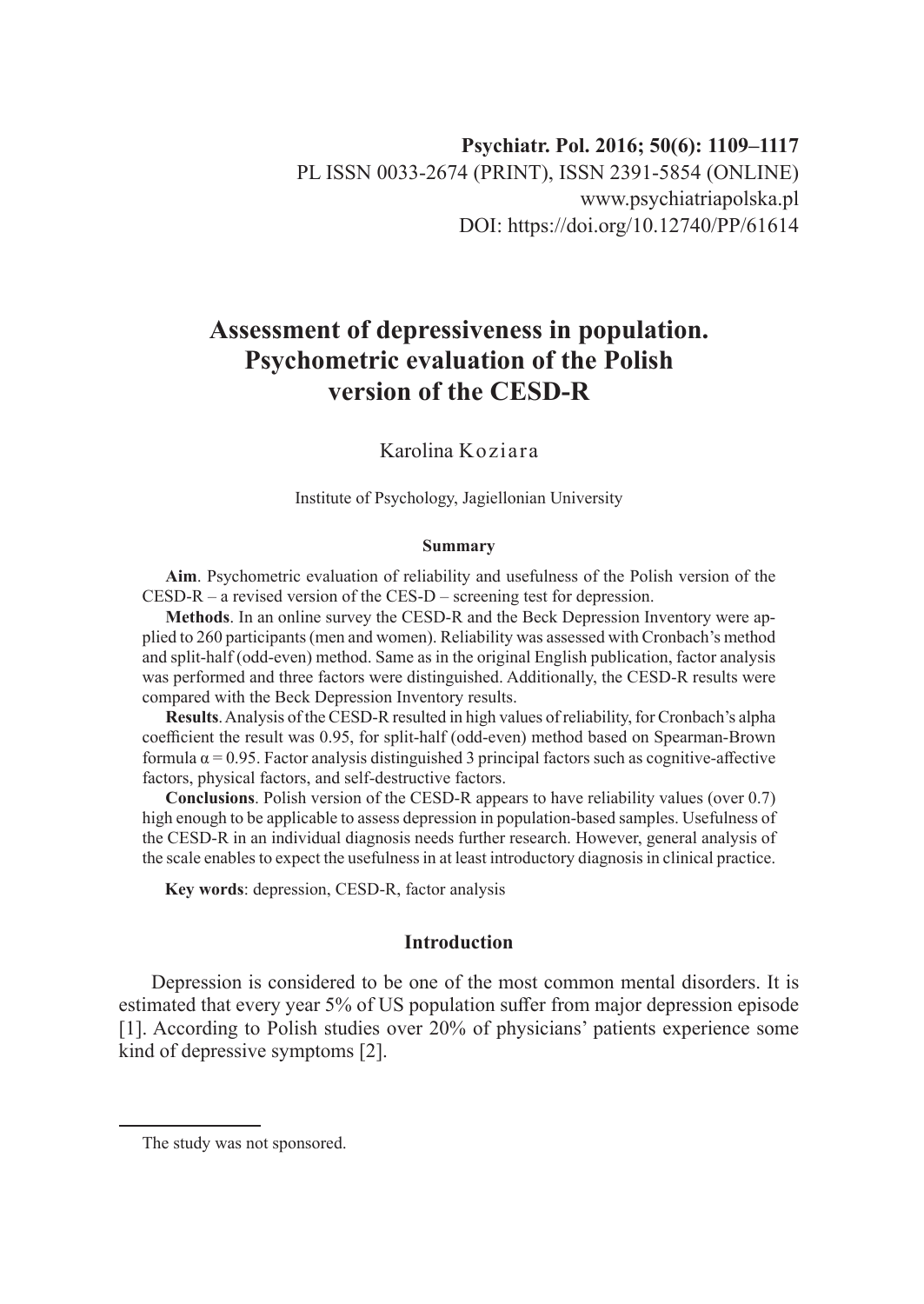Depressive symptoms affect everyone, regardless of place of birth, place of residence or occupation. According to WHO about 350 million people all over the world suffer from depression, [3]. Affective disorders, regardless of intensity, cause impairment of social and occupational functioning; that is why it is urgent to upgrade research tools to make the diagnosis of depressive symptoms easier and more effective and consequently to prevent the development of severe depression.

In Poland, most popular research tool used to assess prevalence of depression in general population as well as in clinical samples is the Beck Depression Inventory (BDI) [4], adapted and translated among others by Parnowski and Jernajczyk [5]. Despite its popularity, the BDI is widely criticized for being outdated with respect to DSM [6] and ICD [7]. The Hamilton Depression Rating Scale is also used in research [8], however, it is criticized for weak content validity, inadequate items, or inadequate answers which are not compatible with every question. According to Bagby et al. [9], all defects mentioned above result in multidimensional and unclear final rate of the Hamilton Depression Rating Scale, which makes the interpretation difficult.

Williams et al. [10] compared nine scales designed to assess depressiveness, i.e. the Center for Epidemiologic Studies Depression Scale – Revised (CESD-R), the Beck Depression Inventory, the Hamilton Depression Rating Scale (17-item version), and the Montgomery-Åsberg Depression Scale [8, 11, 12]. They concluded that every scale gained satisfying psychometric evaluation, However, it is worth mention that the CESD-R took less than 3 minutes to complete it, additional advantage is that it is a self-reporting scale (unlike the Montgomery-Åsberg Depression Scale, filled by the clinician); it also contains short and understandable items [10]. It is worth mentioning that the Minnesota Multiphasic Personality Inventory (MMPI-2) is also used within clinical sample – depressiveness is assessed on one of the subscales. Although, reliability of the MMPI-2 is satisfying, the length (567 items) is disheartening; also it may be properly interpreted only by a professional and experienced psychologist [13].

Concerned about uselessness of popular research tools for assessing depressiveness, L.S. Radloff created the tool useful for the study of depression in general population. The CES-D (the Center for Epidemiologic Studies Depression Scale) aimed to assess prevalence of affective symptoms, especially depressive mood. The fact that this tool is also directed to people whose symptoms in differential diagnosis will not qualify them to the group with clinical features is considered as an advantage [14].

The aim of Radloff's CES-D [14] was to assess prevalence of depression in general population, contradictory to scales existing at that time developed for and used in clinical diagnosis. The CES-D, as well acclaimed scale, has been translated to other languages and is also applicable to adolescents [15]. Approximately thirty years after the CES-D publication, W. Eaton with his team updated the original scale to actual, of that time, DSM-IV-TR criteria [16]. They developed the CESD-R which included 20 item concerning behavior and mood occurring within last two weeks [11]. Comparing to the original CES-D (one-week), the two-week period (CESD-R) of symptoms occurring was innovative and compatible with DSM-IV-TR criteria. The advantage of both scales is a possibility of assessment the level of depressive symptoms without dichotomous division into normal and pathological ones.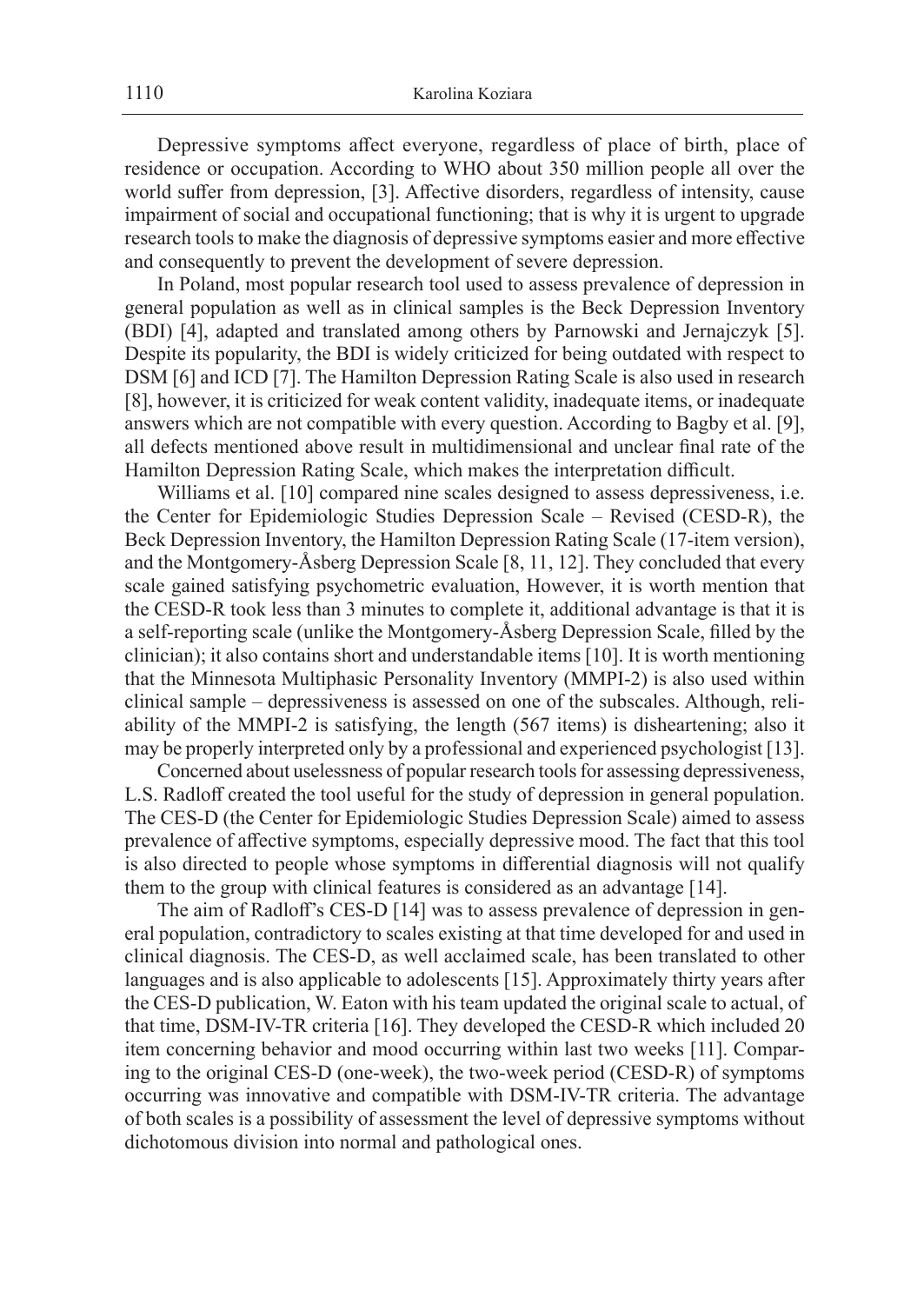As an advantage of using the CESD-R we may consider the time needed to complete it (about 3–4 minutes), it is especially important while doing population-based research using a lot of research tools. Additionally, items of the CESD-R are clear and understandable for people of various age and education level.

### **Material**

- 1) Beck Depression Inventory self-report scale designed by A. Beck [4] to measure the level of depression. The Polish adaptation of the scale, made by Parnowski and Jernajczyk, has been used in this study [5].
- 2) CESD-R self-report scale to measure the level of depression, originally presented by Eaton et al. [11]. Translation and adaptation method is described below.

### **Method**

# Application of the CESD-R

The CESD-R [11] is a self-report 20-item scale. In reference to every item, describing mood or behavior, individuals choose one of five possible answers concerning its frequency. Answers from 0 (not at all or less than 1 day) to 4 (nearly every day for two weeks) need to be added. The sum of these results evaluates the level of depressive symptoms. The lowest score possible on the CESD-R scale is 0, and the highest is 80 points. The authors of the original tool suggested that the result of 16 points or higher, can be considered as alarming and in case of obtaining such a result one should consider visiting a professional counselor (psychologist or psychiatrist), however, further research are not conclusive and do not support that suggestion as a right one [17].

#### CESD-R translation procedure

The CESD-R was translated to Polish with author's  $-$  W.W. Eaton (2014)  $$ permission. At first, the scale was translated from English by 4 independent people (2 men, 2 women), differed by age and education. Next, another 4 people (2 men, 2 women) also differed by age and education, did the back-translation from Polish to English. Back-translations were almost identical as the original version of the scale, in both instruction and items. English philologist was asked for assessment of all versions (original scale, Polish translation and back-translation). After the final assessment of the Polish translation and language correction, the unified Polish version of the scale was presented to 10 independent people (4 men and 6 women, 19–36 years of age, 8 of them completed tertiary education, 2 had secondary education, none of them was a psychologist) asked to assess understandability of items and instructions. On the basis of their review the final form of the Polish version of the CESD-R was approved.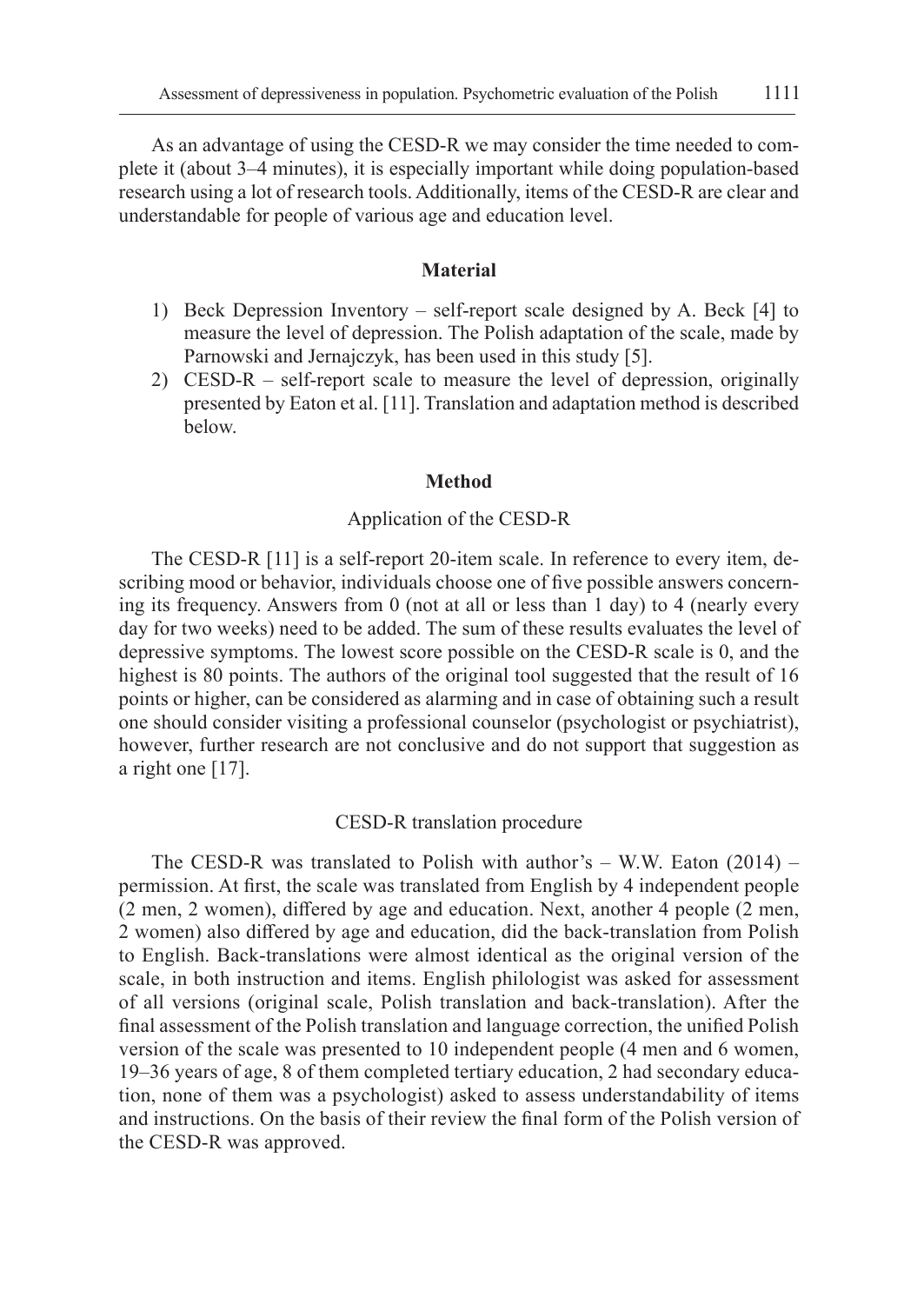## Participants

260 people, including 175 women and 85 men, participated in an online survey. 63 people, including 50 women and 13 men, admitted getting professional help from psychologist or psychiatrist due to affective disorders. Mean age of participants was 23.5 years ( $SD = 5.92$ ), the youngest person was 16 and the oldest one was 54 years old.

221 people (146 women, 75 men) identified themselves as heterosexual (85%), 19 as homosexual (13 women, 6 men), 18 as bisexual (14 women, 4 men). 2 women described their identity as "other".

The majority of participants live in cities with population exceeding 500,000 inhabitants (42.3%), 21% live in cities with population between 100,000 and 500,000 inhabitants, 5.8% live in towns with 50,000 – 100,000 inhabitants, and 31.2% live in towns with population under 50,000 inhabitants.

### **Results**

The maximum possible the CESD-R score is  $80$ , the minimum  $-0$ . Mean result within the research group was  $22.12$ ,  $SD = 17.60$ , minimum score was 0, maximum was 76.

Table 1 contains mean results for men and women, and the group in general. Men generally scored higher on the CESD-R (23 points), comparing to women (22 points). Both, women and men, who were not receiving professional help from counselor (psychologist or/and psychiatrist) obtained about 19 points (19.24 and 19.90 respectively). Men receiving professional help (psychologist/psychiatrist) obtained 40.77 points, while women obtained 27.68 points on average.

|                            | <b>CESD-R</b> results |           |          |      |
|----------------------------|-----------------------|-----------|----------|------|
|                            | M                     | <b>SD</b> | Min.     | Max. |
| Total ( $n = 260$ )        | 22.12                 | 17.60     | $\Omega$ | 76   |
| Women ( $n = 175$ )        | 21.65                 | 17.56     | $\Omega$ | 76   |
| not treated* ( $n = 125$ ) | 19.24                 | 16.16     | 0        | 65   |
| treated** $(n = 50)$       | 27.68                 | 19.56     | 0        | 76   |
| Men ( $n = 85$ )           | 23.09                 | 17.74     | 0        | 71   |
| not treated* $(n = 72)$    | 19.90                 | 15.80     | 0        | 71   |
| treated** $(n = 13)$       | 40.77                 | 18.02     | 13       | 65   |

Table 1. **Mean values of the CESD-R scale for each group**

\*participants who claimed receiving psychological/psychiatric help; \*\*participants who denied receiving psychological/psychiatric help; M – mean; SD – standard deviation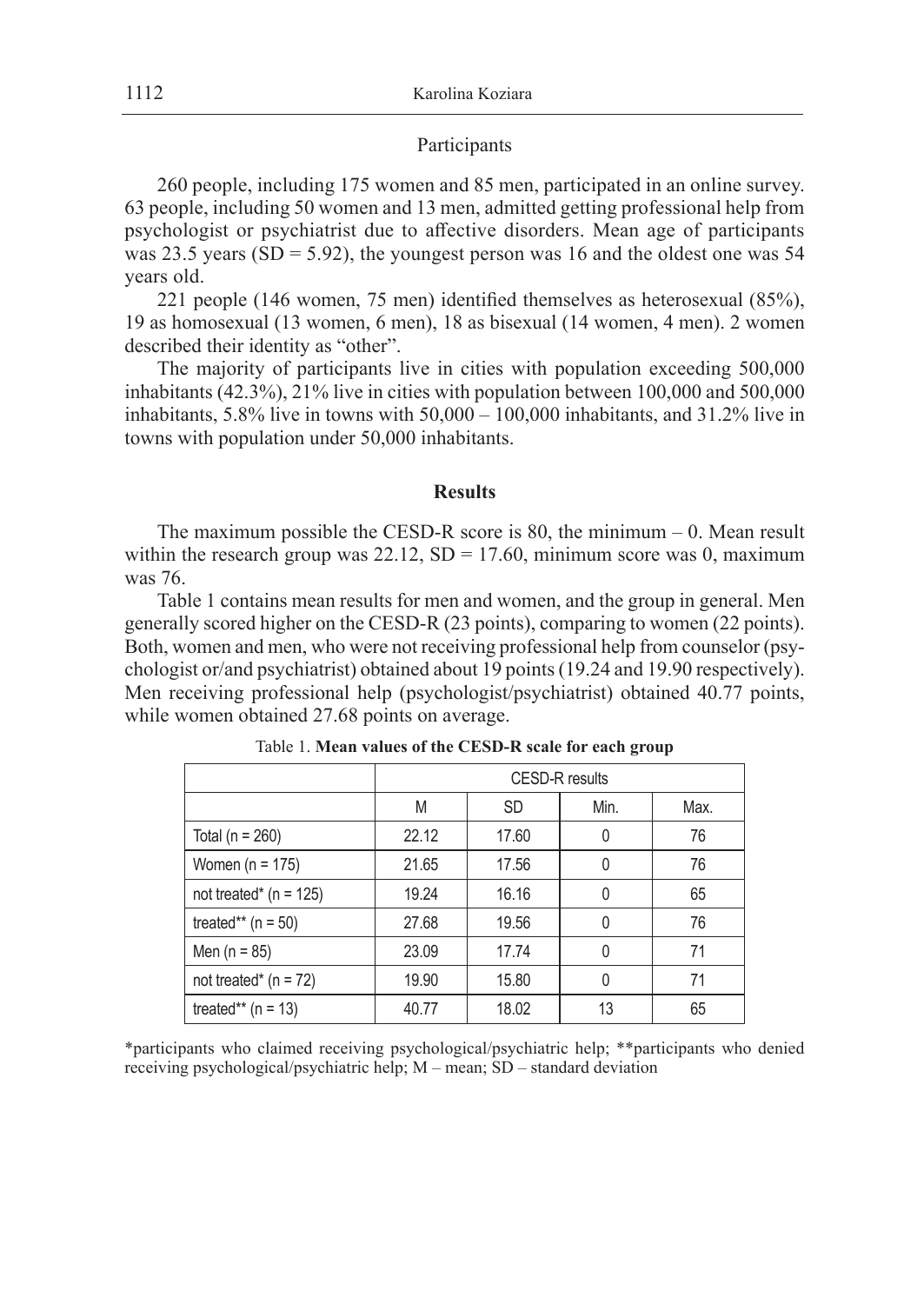## CESD-R validation

For comparison, the Beck Depression Inventory [4, 5] has been also presented to participants. Cronbach's alpha for the BDI was 0.89.

Reliability analysis for the CESD-R was assessed using Cronbach's alpha and split-test method. Cronbach's alpha for the CESD-R was 0.95, split-half (even-odd, with Spearman-Brown formula) was 0.95.

Correlation of the CESD-R and the Beck Depression Inventory was  $r = 0.73$ ,  $p < 0.0001$ .

Factor analysis enabled to identify 3 groups of factors. Tables 2 and 3 present total variance explained and principal factors. Total variance explained is satisfying [18]. Groups of factors identified in the analysis may be described as cognitive-affective (factor 1), physical (factor 2) and self-destructive (factor 3). It is worth to mention that the authors of the original scale also identified 3 factors, however, they suggest interpreting the final score as a whole, without division into separate factors [11].

|          | <b>Explained variance</b> |              |  |
|----------|---------------------------|--------------|--|
|          | % of variance             | Cumulative % |  |
| Factor 1 | 51.51                     | 51.51        |  |
| Factor 2 | 7.53                      | 59.04        |  |
| Factor 3 | 5.80                      | 64.83        |  |

Table 2. **Factor analysis – explained variance**

| CESD-R item                                                                                                      | factor 1 | factor 2 | factor 3 |
|------------------------------------------------------------------------------------------------------------------|----------|----------|----------|
| 4. I felt depressed. (Czułem(am) się przygnębiony(a)).                                                           | 0.903    |          |          |
| 6. I felt sad. (Czułem $(am)$ się smutny $(a)$ ).                                                                | 0.900    |          |          |
| 2. I could not shake off the blues. (Nie moglem(am) pozbyć się chandry).                                         | 0.877    |          |          |
| 3. I had trouble keeping my mind on what I was doing. (Miałem(am) problem<br>ze skupieniem się na tym co robię). | 0.867    |          |          |
| 7. I could not get going. (Nie mogłem(am) zebrać się do działania.)                                              | 0.844    |          |          |
| 20. I could not focus on the important things. (Nie moglem(am) skupić się na<br>ważnych rzeczach.)               | 0.784    |          |          |
| 13. I felt fidgety. (Czułem(am) się niespokojny(a).)                                                             | 0.775    |          |          |
| 8. Nothing made me happy. (Nic mnie nie cieszyło.)                                                               | 0.758    |          |          |
| 16. I was tired all the time. (Caly czas byłem(am) zmęczony.)                                                    | 0.667    |          |          |
| 10. I lost interest in my usual activities. (Stracilem(am) zainteresowanie<br>codziennymi zajęciami.)            | 0.634    |          |          |
| 9. I felt like a bad person. (Czułem(am) się złym człowiekiem.)                                                  | 0.552    |          | $-0.313$ |

Table 3. **CESD-R components**

*table continued on the next page*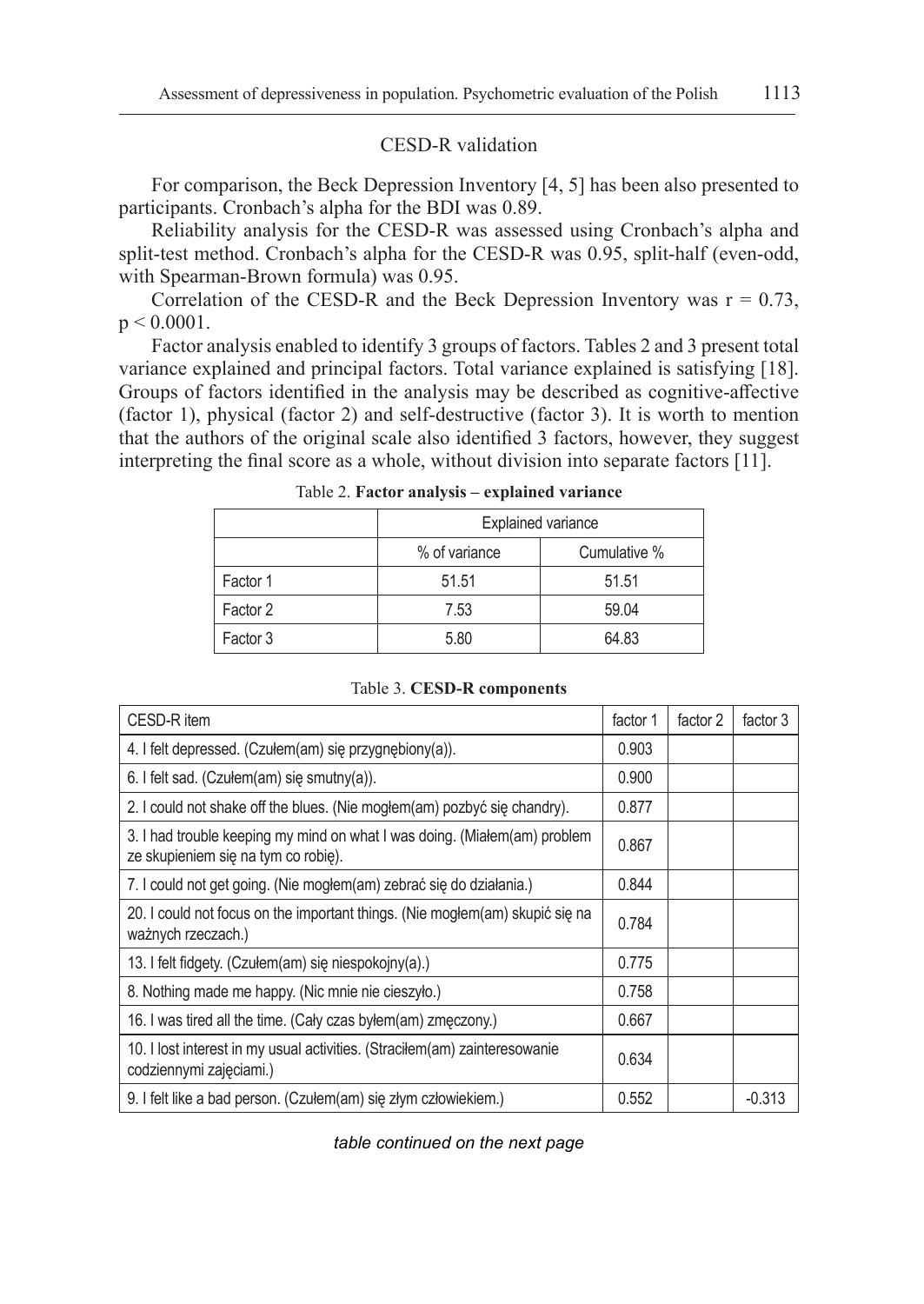1114 Karolina Koziara

| 12. I felt like I was moving too slowly. (Czułem(am) jakbym poruszał się zbyt<br>wolno.)   | 0.541 |       |          |
|--------------------------------------------------------------------------------------------|-------|-------|----------|
| 17. I did not like myself. (Nie lubiłem(am) siebie.)                                       | 0.496 |       | $-0.406$ |
| 5. My sleep was restless. (Mój sen był niespokojny.)                                       | 0.485 |       |          |
| 18. I lost a lot of weight without trying to. (Mimowolnie stracilem(am) dużo na<br>wadze.) |       | 0.856 |          |
| 1. My appetite was poor. (Miałem(am) kiepski apetyt).                                      |       | 0.770 |          |
| 19. I had a lot of trouble getting to sleep. (Miałem(am) problemy z<br>zaśnieciem.)        |       | 0.553 |          |
| 15. I wanted to hurt myself. (Chciałem(am) zrobić sobie krzywde.)                          |       |       | $-0.756$ |
| 14. I wished I were dead. (Chciałem(am) umrzeć.)                                           |       |       | $-0.736$ |
| 11. I slept much more than usual. (Spałem(am) o wiele dłużej niż<br>zazwyczaj.)            | 0.426 | 0.366 | 0.429    |

Principal components (rotation: Oblimin with Kaiser normalization); rejected values < 0.3

## **Discussion**

The aim of the study was psychometric evaluation of the Polish adaptation of the CESD-R, the scale designed to measure depressiveness in general population. Reliability checked with split-half method and Cronbach's alpha method, shows values high enough  $( $0.7$ ) to validate the scale [18]. Factor analysis allowed us to identify$ three principal factors, which may be described as cognitive-affective, physical and self-destructive.

The CESD-R is worth using in population-based research because of short time needed to complete it (about 3 minutes), and clear and understandable items, accessible for people of various age and education. Easy and short the CESD-R is especially useful in research using a lot of tools, were it is important how tiring and time-taking the tools are for participants.

The general disadvantage of the CESD-R, especially in clinical context, may be lack of clear cut-off point enabling differentiation between healthy individuals and the ones with depression. The authors suggested the result of 16 points or higher as a result high enough to visit a professional counselor. Further research using the CESD-R are not conclusive as to the result of 16 points differentiate between clinical and nonclinical samples [17]. However, it must be underlined that the CES-D (as well as the CESD-R) was designed to assess depressive symptoms in population-based samples, not in clinical ones, and as that kind of tool is worth using within the research.

## **Conclusions**

The Polish version of the CESD-R, as reliable scale that correctly differentiates the severity of depressive symptoms in the study group, is applicable to research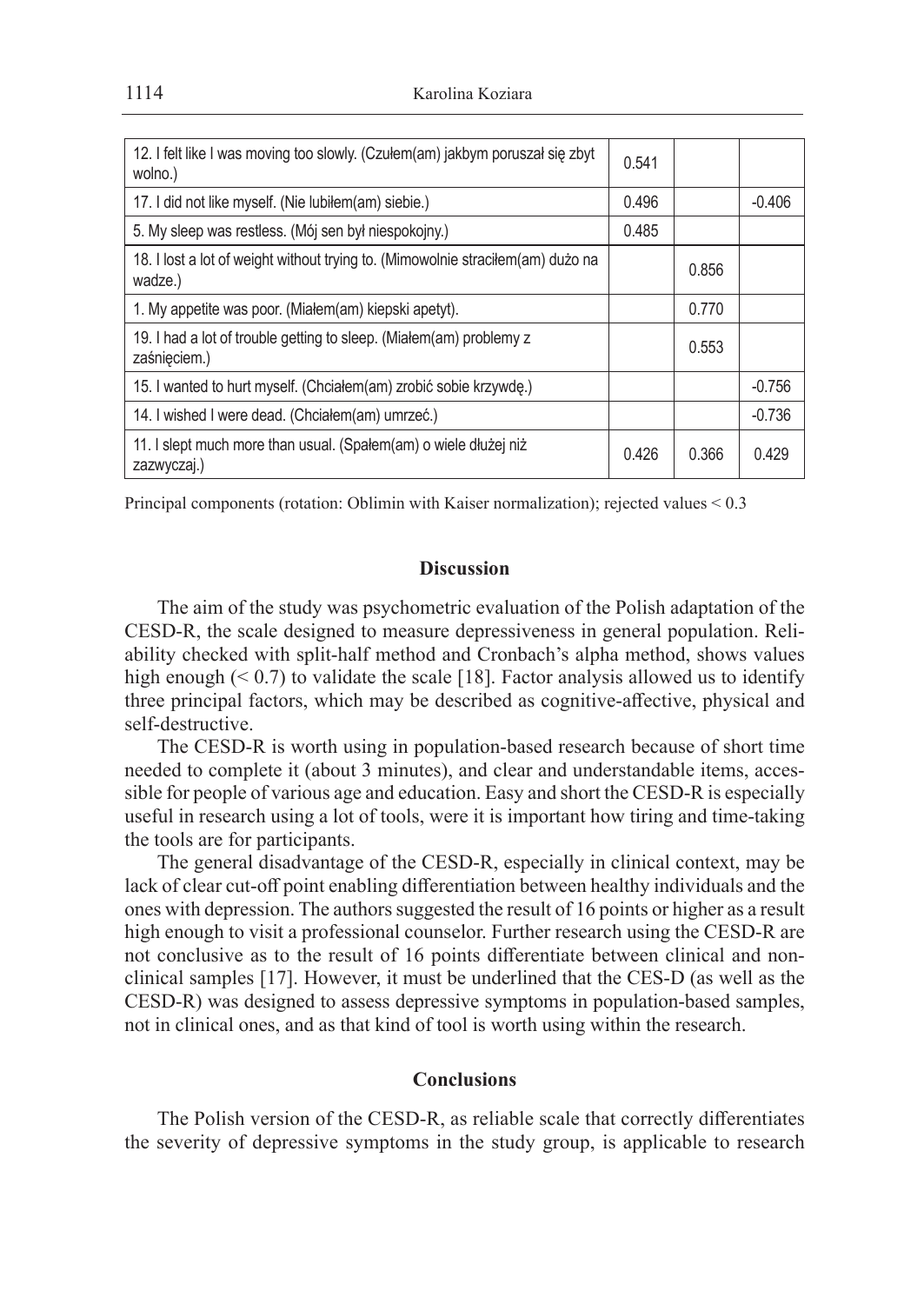among population-based samples. In individual diagnose and clinical practice, the CESD-R may be used as introductory tool, however, it is recommended to confirm the diagnosis.

# **References**

- 1. Hasin D, Goodwin R, Stinson F, Grant B. *Epidemiology of major depressive disorder: results from the National Epidemiologic Survey on Alcoholism and Related Conditions*. Arch. Gen. Psychiatry 2005; 62: 1097–1106.
- 2. Wojnar M, Dróżdż W, Araszkiewicz A, Latkowski B, Nawacka-Pawlaczyk D, Urbański R. *Badanie rozpowszechnienia zaburzeń depresyjnych wśród pacjentów zgłaszających się do lekarzy rodzinnych*. Psychiatr. Prakt. Ogólnolek. 2002; 2: 187–197.
- 3. World Health Organization. *Mental disorders*. 2016. [retrieved: http://www.who.int/mediacentre/ factsheets/fs396/en/].
- 4. Beck A, Ward C, Mendelson M, Mock J, Erbaugh J. *An inventory for measuring depression*. Arch. Gen. Psychiatry 1961; 4: 561–571.
- 5. Parnowski T, Jernajczyk W. *Inwentarz Depresji Becka w ocenie nastroju osób zdrowych i chorych na choroby afektywne (ocena pilotażowa)*. Psychiatr. Pol. 1977; 11: 417–425.
- 6. American Psychiatric Association. *Diagnostic and statistical manual of mental disorders: DSM-5*. Washington: American Psychiatric Publishing, Inc.; 2013.
- 7. World Health Organization. *The ICD-10 classification of mental and behavioural disorders: Diagnostic criteria for research*. Geneva: World Health Organization; 1994.
- 8. Hamilton M. *A rating scale for depression*. J. Neurol. Neurosurg. Psychiatry 1960; 23: 56–62.
- 9. Bagby M, Ryder A, Schuller D, Marshall MB.*The Hamilton Depression Rating Scale: has the gold standard become a lead weight?* Am. J. Psychiatry 2004; 161: 2163–2177.
- 10. Williams J, Hirsch E, Anderson K, Bush AL, Goldstein SR, Grill S. et al. *A comparison of nine scales to detect depression in Parkinson disease Which scale to use?* Neurology 2012; 78: 998–1006.
- 11. Eaton W, Smith C, Ybarra M, Muntaner C, Tien A, Maruish ME. *Center for Epidemiologic Studies Depression Scale: Review and revision (CESD and CESD-R)*. In: Maruish ME ed. *The use of psychological testing for treatment planning and outcomes assessment*. 3rd ed. Mahwah, NY: Lawrence Erlbaum; 2004. p. 363-377
- 12. Montgomery S, Åsberg M. *A new depression scale designed to be sensitive to change*. Br. J. Psychiatry 1979; 134: 382–389.
- 13. Brzezińska U, Koć-Januchta M, Stańczak J. *MMPI(R)-2. Podręcznik stosowania, oceny i interpretacji. Wersja zrewidowana*. Warsaw: Psychological Test Laboratory of the PPA; 2012.
- 14. Radloff L. The CES-D *Scale: a self-report depression scale for research in the general population.* Appl. Psychol. Meas. 1977; 1: 385–401.
- 15. Radloff L. *The use of the Center for epidemiologic studies depression scale in adolescents and young adults*. J. Youth Adolesc. 1991; 20: 149–166.
- 16. American Psychiatric Association. *Diagnostic and statistical manual of mental disorders: DSM-IV-TR*. Washington: American Psychiatric Publishing, Inc.; 2000.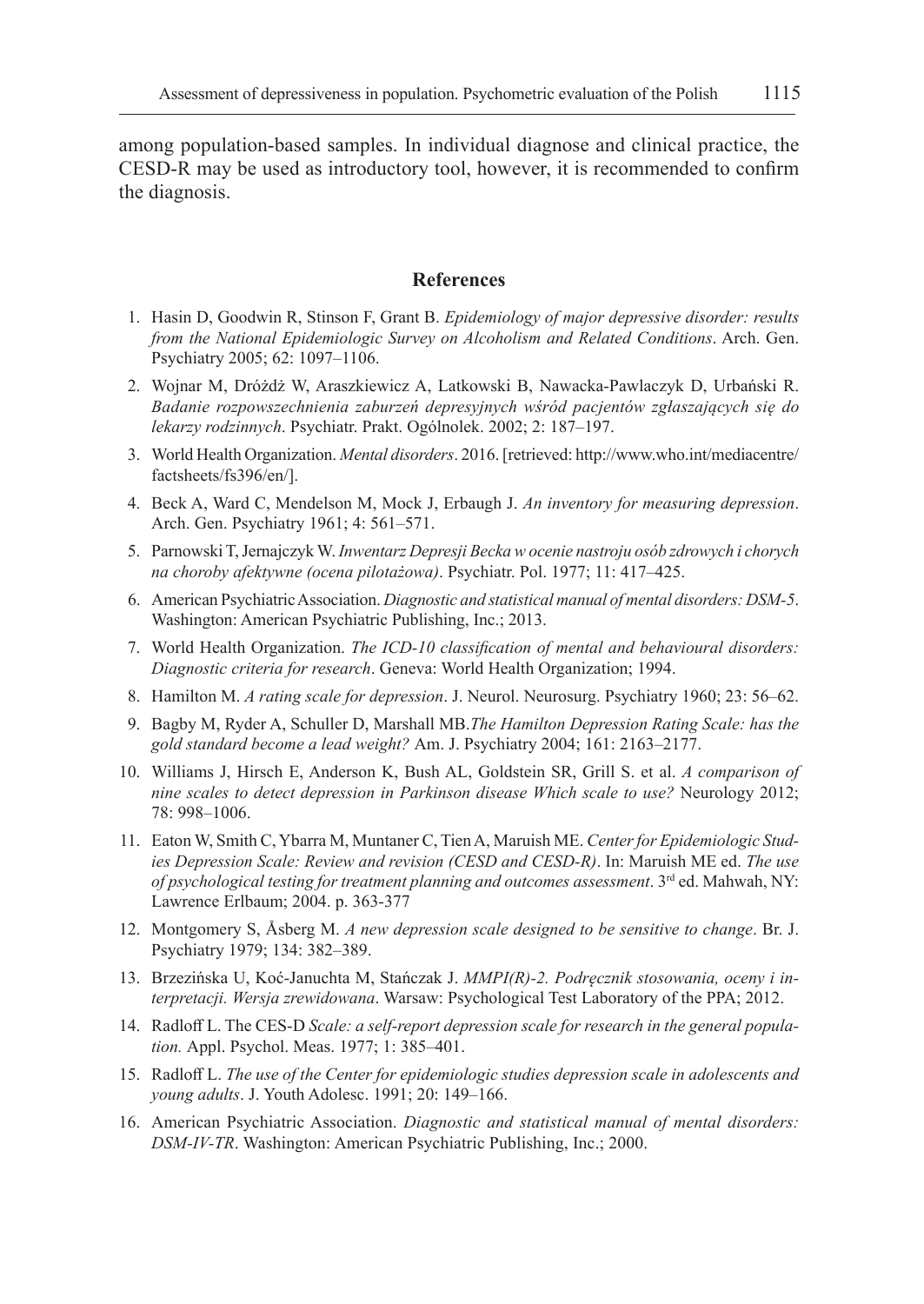- 17. Van Dam N, Earleywine M. *Validation of the Center for Epidemiologic Studies Depression Scale—Revised (CESD-R): Pragmatic depression assessment in the general population*. Psychiatry Res. 2011; 186: 128–132.
- 18. Brzeziński J. *Metodologia badań psychologicznych*. Warsaw: Polish Scientific Publishers PWN; 2006.

Address: Karolina Koziara Institute of Psychology Jagiellonian University 30-060 Kraków, Ingardena Street 6